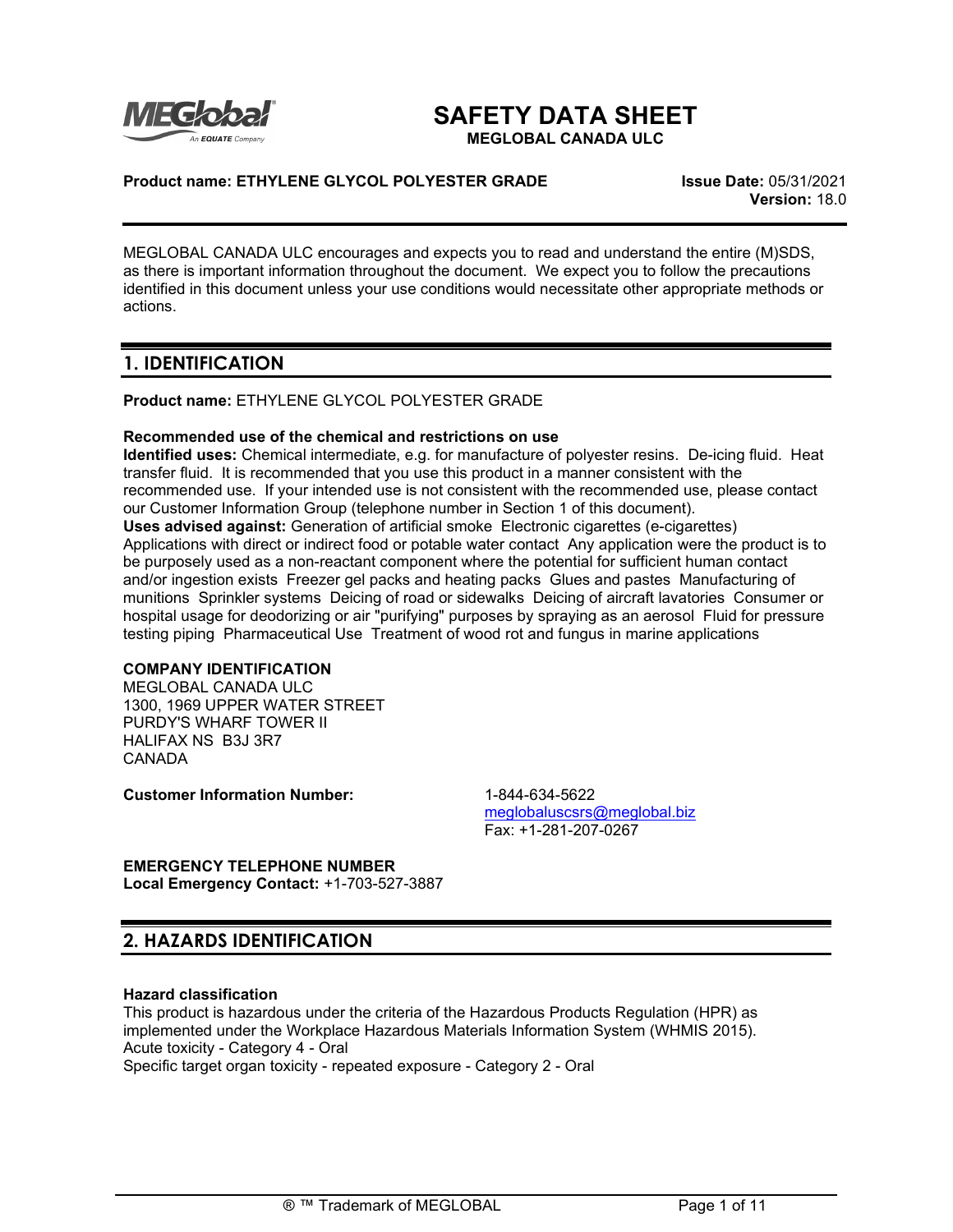**Label elements Hazard pictograms**



Signal word: **WARNING!**

#### **Hazards**

Harmful if swallowed. May cause damage to organs (Kidney) through prolonged or repeated exposure if swallowed.

#### **Precautionary statements**

#### **Prevention**

Do not breathe dust/ fume/ gas/ mist/ vapours/ spray. Wash skin thoroughly after handling. Do not eat, drink or smoke when using this product.

#### **Response**

IF SWALLOWED: Call a POISON CENTER/doctor if you feel unwell. Rinse mouth. Get medical advice/ attention if you feel unwell.

#### **Disposal**

Dispose of contents/ container to an approved waste disposal plant.

#### **Other hazards**

No data available

### **3. COMPOSITION/INFORMATION ON INGREDIENTS**

**Synonyms: Ethylene Glycol** This product is a substance.

| Component       | <b>CASRN</b>   | Concentration |
|-----------------|----------------|---------------|
| Ethylene glycol | $107 - 21 - 1$ | 99.0 %        |

# **4. FIRST AID MEASURES**

**Description of first aid measures**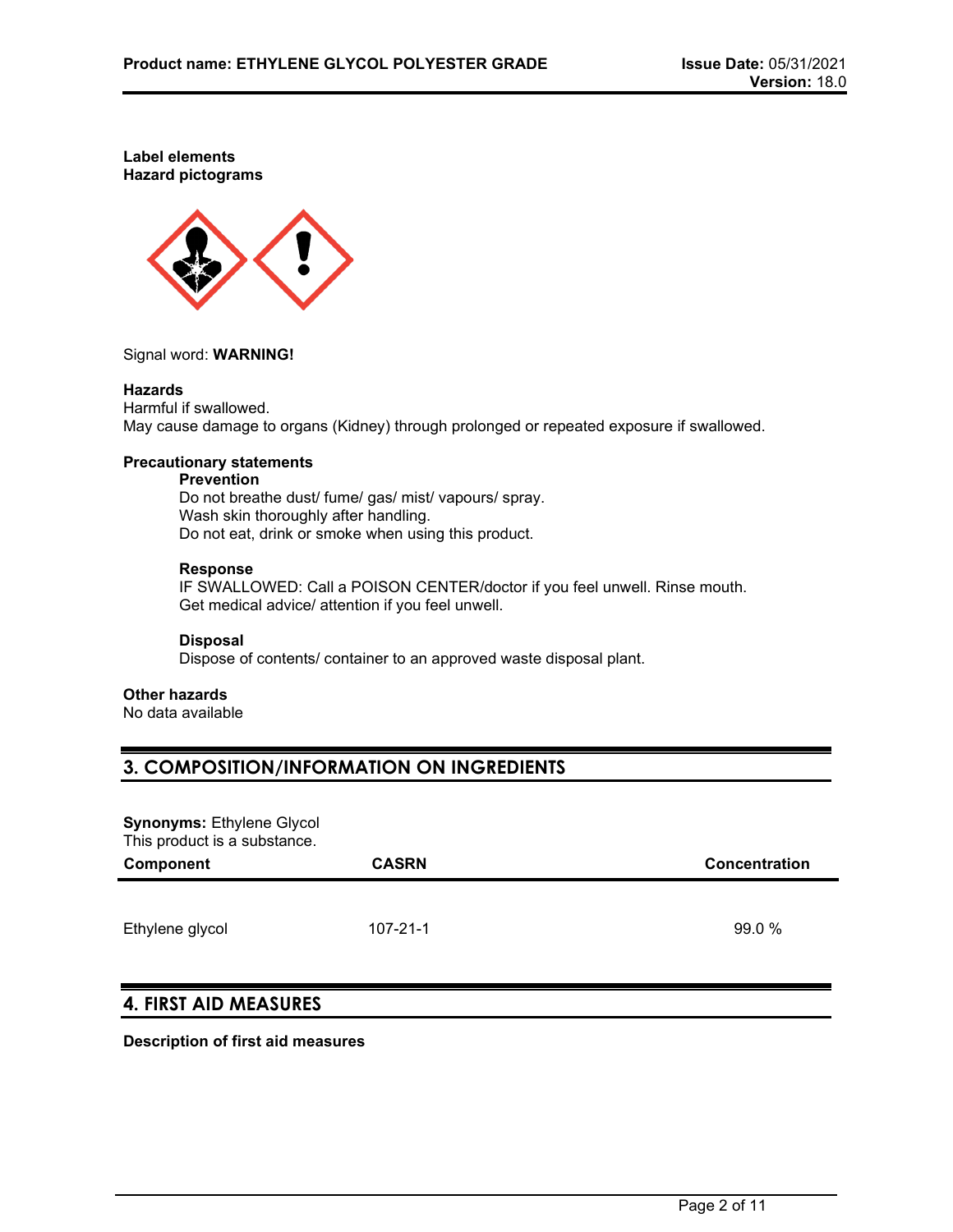**General advice:** First Aid responders should pay attention to self-protection and use the recommended protective clothing (chemical resistant gloves, splash protection). If potential for exposure exists refer to Section 8 for specific personal protective equipment.

**Inhalation:** Move person to fresh air; if effects occur, consult a physician.

**Skin contact:** Immediately flush skin with water while removing contaminated clothing and shoes. Get medical attention if symptoms occur. Wash clothing before reuse. Destroy contaminated leather items such as shoes, belts, and watchbands. Suitable emergency safety shower facility should be immediately available.

**Eye contact:** Flush eyes thoroughly with water for several minutes. Remove contact lenses after the initial 1-2 minutes and continue flushing for several additional minutes. If effects occur, consult a physician, preferably an ophthalmologist.

**Ingestion:** Do not induce vomiting. Seek medical attention immediately. If person is fully conscious give 1 cup or 8 ounces (240 ml) of water. If medical advice is delayed and if an adult has swallowed several ounces of chemical, then give 3-4 ounces (1/3-1/2 Cup) (90-120 ml) of hard liquor such as 80 proof whiskey. For children, give proportionally less liquor at a dose of 0.3 ounce (1 1/2 tsp.) (8 ml) liquor for each 10 pounds of body weight, or 2 ml per kg body weight [e.g., 1.2 ounce (2 1/3 tbsp.) for a 40 pound child or 36 ml for an 18 kg child].

**Most important symptoms and effects, both acute and delayed:** Aside from the information found under Description of first aid measures (above) and Indication of immediate medical attention and special treatment needed (below), any additional important symptoms and effects are described in Section 11: Toxicology Information.

#### **Indication of any immediate medical attention and special treatment needed**

**Notes to physician:** If several ounces (60 - 100 ml) of ethylene glycol have been ingested, early administration of ethanol may counter the toxic effects (metabolic acidosis, renal damage). Consider hemodialysis or peritoneal dialysis & thiamine 100 mg plus pyridoxine 50 mg intravenously every 6 hours. If ethanol is used, a therapeutically effective blood concentration in the range of 100 - 150 mg/dl may be achieved by a rapid loading dose followed by a continuous intravenous infusion. Consult standard literature for details of treatment. 4-Methyl pyrazole (Antizol®) is an effective blocker of alcohol dehydrogenase and should be used in the treatment of ethylene glycol (EG), di- or triethylene glycol (DEG, TEG), ethylene glycol butyl ether (EGBE), or methanol intoxication if available. Fomepizole protocol (Brent, J. et al., New England Journal of Medicine, Feb. 8, 2001, 344:6, p. 424-9): loading dose 15 mg/kg intravenously, follow by bolus dose of 10 mg/kg every 12 hours; after 48 hours, increase bolus dose to 15 mg/kg every 12 hours. Continue fomepizole until serum methanol, EG, DEG, TEG or EGBE are undetectable. The signs and symptoms of poisoning include anion gap metabolic acidosis, CNS depression, renal tubular injury, and possible late stage cranial nerve involvement. Respiratory symptoms, including pulmonary edema, may be delayed. Persons receiving significant exposure should be observed 24-48 hours for signs of respiratory distress. In severe poisoning, respiratory support with mechanical ventilation and positive end expiratory pressure may be required. Maintain adequate ventilation and oxygenation of the patient. If lavage is performed, suggest endotracheal and/or esophageal control. Danger from lung aspiration must be weighed against toxicity when considering emptying the stomach. If burn is present, treat as any thermal burn, after decontamination. Treatment of exposure should be directed at the control of symptoms and the clinical condition of the patient.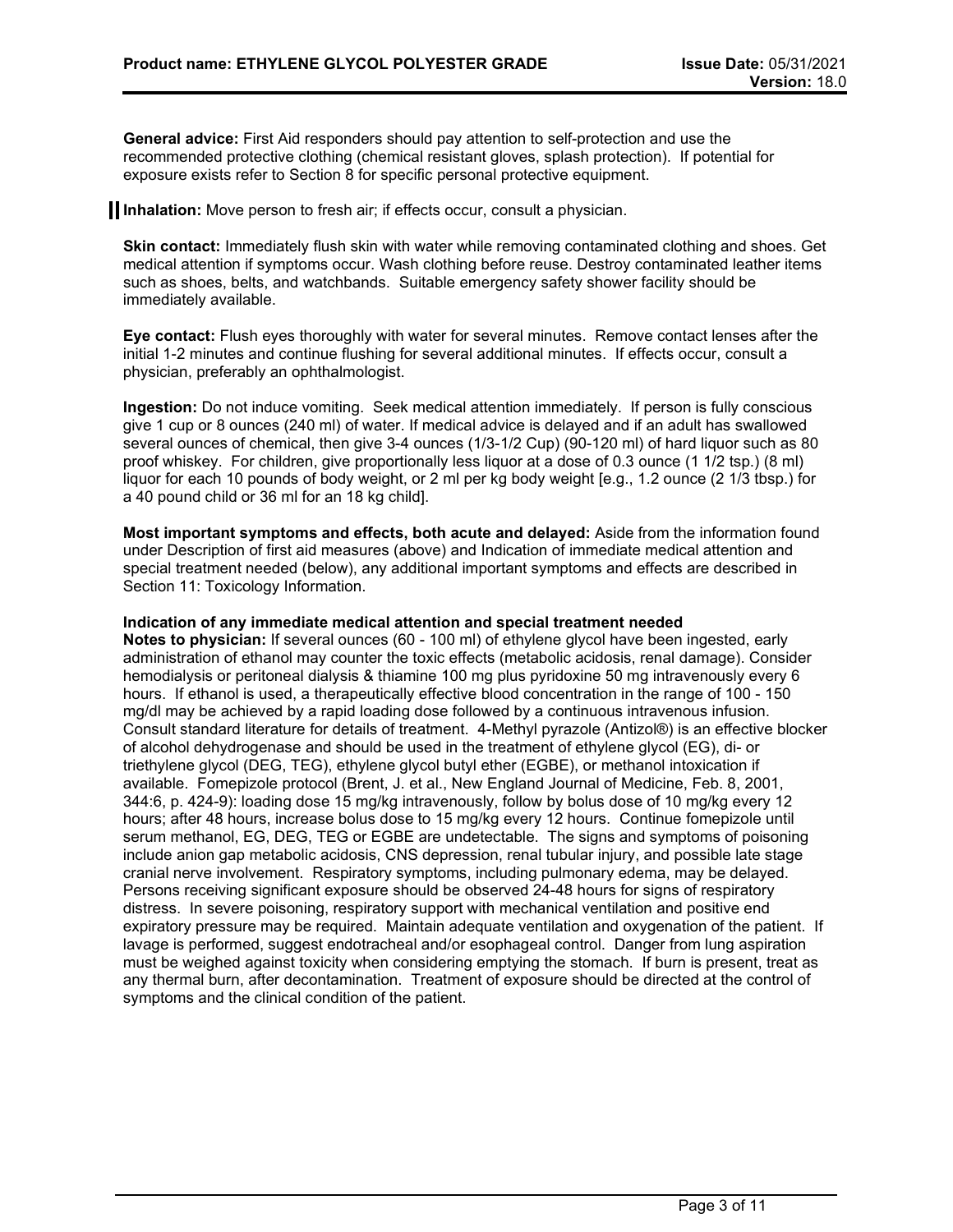### **5. FIREFIGHTING MEASURES**

**Suitable extinguishing media:** Water fog or fine spray. Dry chemical fire extinguishers. Carbon dioxide fire extinguishers. Foam. Alcohol resistant foams (ATC type) are preferred. General purpose synthetic foams (including AFFF) or protein foams may function, but will be less effective.

**Unsuitable extinguishing media:** Do not use direct water stream. May spread fire.

#### **Special hazards arising from the substance or mixture**

**Hazardous combustion products:** During a fire, smoke may contain the original material in addition to combustion products of varying composition which may be toxic and/or irritating. Combustion products may include and are not limited to: Carbon monoxide. Carbon dioxide. Nitrogen oxides.

**Unusual Fire and Explosion Hazards:** Container may rupture from gas generation in a fire situation. Violent steam generation or eruption may occur upon application of direct water stream to hot liquids.

#### **Advice for firefighters**

**Fire Fighting Procedures:** Keep people away. Isolate fire and deny unnecessary entry. Use water spray to cool fire exposed containers and fire affected zone until fire is out and danger of reignition has passed. Fight fire from protected location or safe distance. Consider the use of unmanned hose holders or monitor nozzles. Immediately withdraw all personnel from the area in case of rising sound from venting safety device or discoloration of the container. Burning liquids may be extinguished by dilution with water. Do not use direct water stream. May spread fire. Move container from fire area if this is possible without hazard. Burning liquids may be moved by flushing with water to protect personnel and minimize property damage.

**Special protective equipment for firefighters:** Wear positive-pressure self-contained breathing apparatus (SCBA) and protective fire fighting clothing (includes fire fighting helmet, coat, trousers, boots, and gloves). If protective equipment is not available or not used, fight fire from a protected location or safe distance.

# **6. ACCIDENTAL RELEASE MEASURES**

**Personal precautions, protective equipment and emergency procedures:** Isolate area. Keep unnecessary and unprotected personnel from entering the area. Refer to section 7, Handling, for additional precautionary measures. Use appropriate safety equipment. For additional information, refer to Section 8, Exposure Controls and Personal Protection.

**Environmental precautions:** Prevent from entering into soil, ditches, sewers, waterways and/or groundwater. See Section 12, Ecological Information.

**Methods and materials for containment and cleaning up:** Contain spilled material if possible. Collect in suitable and properly labeled containers. Small spills: Absorb with materials such as: Cat litter. Sand. Sawdust. Zorb-all®. Hazorb®. Large spills: Dike area to contain spill. Pump into suitable and properly labeled containers. See Section 13, Disposal Considerations, for additional information.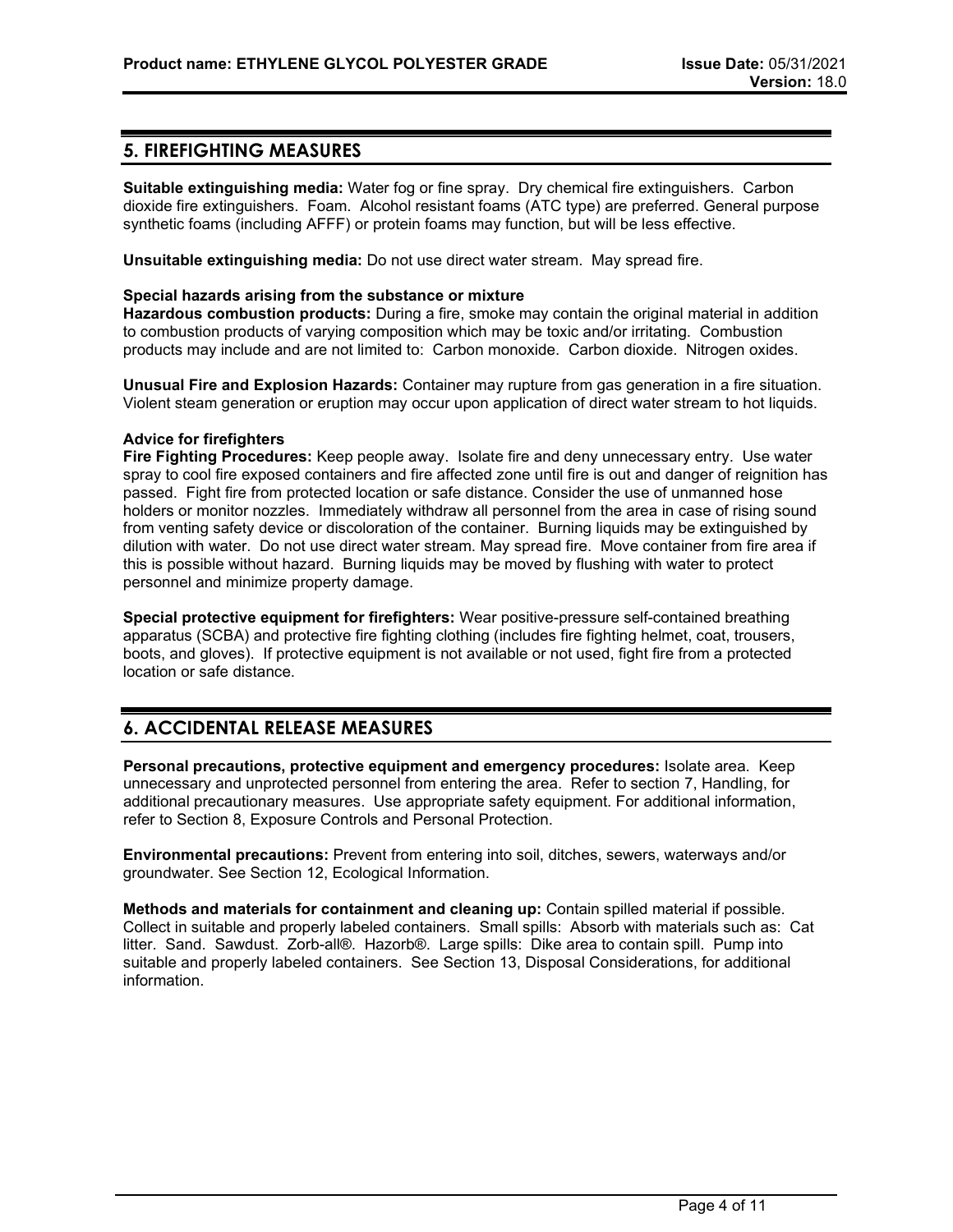### **7. HANDLING AND STORAGE**

**Precautions for safe handling:** Do not swallow. Avoid contact with eyes. Wash thoroughly after handling. Spills of these organic materials on hot fibrous insulations may lead to lowering of the autoignition temperatures possibly resulting in spontaneous combustion. See Section 8, EXPOSURE CONTROLS AND PERSONAL PROTECTION.

**Conditions for safe storage:** Do not store near food, foodstuffs, drugs or potable water supplies. Additional storage and handling information on this product may be obtained by calling your sales or customer service contact. Ask for a product brochure.

# **8. EXPOSURE CONTROLS/PERSONAL PROTECTION**

#### **Control parameters**

Exposure limits are listed below, if they exist.

| <b>Component</b> | Regulation   | <b>Type of listing</b> | <b>Value/Notation</b> |
|------------------|--------------|------------------------|-----------------------|
| Ethylene glycol  | <b>ACGIH</b> | C Aerosol only         | 100 mg/m $3$          |
|                  | CA AB OEL    | (C)                    | 100 mg/m $3$          |
|                  | CA BC OEL    | <b>TWA particulate</b> | $10 \text{ mg/m}$     |
|                  | CA BC OEL    | STEL particulate       | $20 \text{ mg/m}$ 3   |
|                  | CA BC OEL    | C aerosol              | 100 mg/m $3$          |
|                  | CA BC OEL    | C Vapour               | 50 ppm                |
|                  | CA QC OEL    | C Vapour and mist      | 127 mg/m3 50 ppm      |

Consult local authorities for recommended exposure limits.

#### **Exposure controls**

**Engineering controls:** Use local exhaust ventilation, or other engineering controls to maintain airborne levels below exposure limit requirements or guidelines. If there are no applicable exposure limit requirements or guidelines, general ventilation should be sufficient for most operations. Local exhaust ventilation may be necessary for some operations.

#### **Individual protection measures**

**Eye/face protection:** Use safety glasses (with side shields). If there is a potential for exposure to particles which could cause eye discomfort, wear chemical goggles. If exposure causes eye discomfort, use a full-face respirator.

#### **Skin protection**

**Hand protection:** Use gloves chemically resistant to this material when prolonged or frequently repeated contact could occur. If hands are cut or scratched, use gloves chemically resistant to this material even for brief exposures. Use gloves with insulation for thermal protection, when needed. Examples of preferred glove barrier materials include: Natural rubber ("latex"). Neoprene. Nitrile/butadiene rubber ("nitrile" or "NBR"). Polyethylene. Ethyl vinyl alcohol laminate ("EVAL"). Polyvinyl alcohol ("PVA"). Polyvinyl chloride ("PVC" or "vinyl"). NOTICE: The selection of a specific glove for a particular application and duration of use in a workplace should also take into account all relevant workplace factors such as, but not limited to: Other chemicals which may be handled, physical requirements (cut/puncture protection, dexterity, thermal protection), potential body reactions to glove materials, as well as the instructions/specifications provided by the glove supplier.

**Other protection:** When prolonged or frequently repeated contact could occur, use **If** protective clothing chemically resistant to this material. Selection of specific items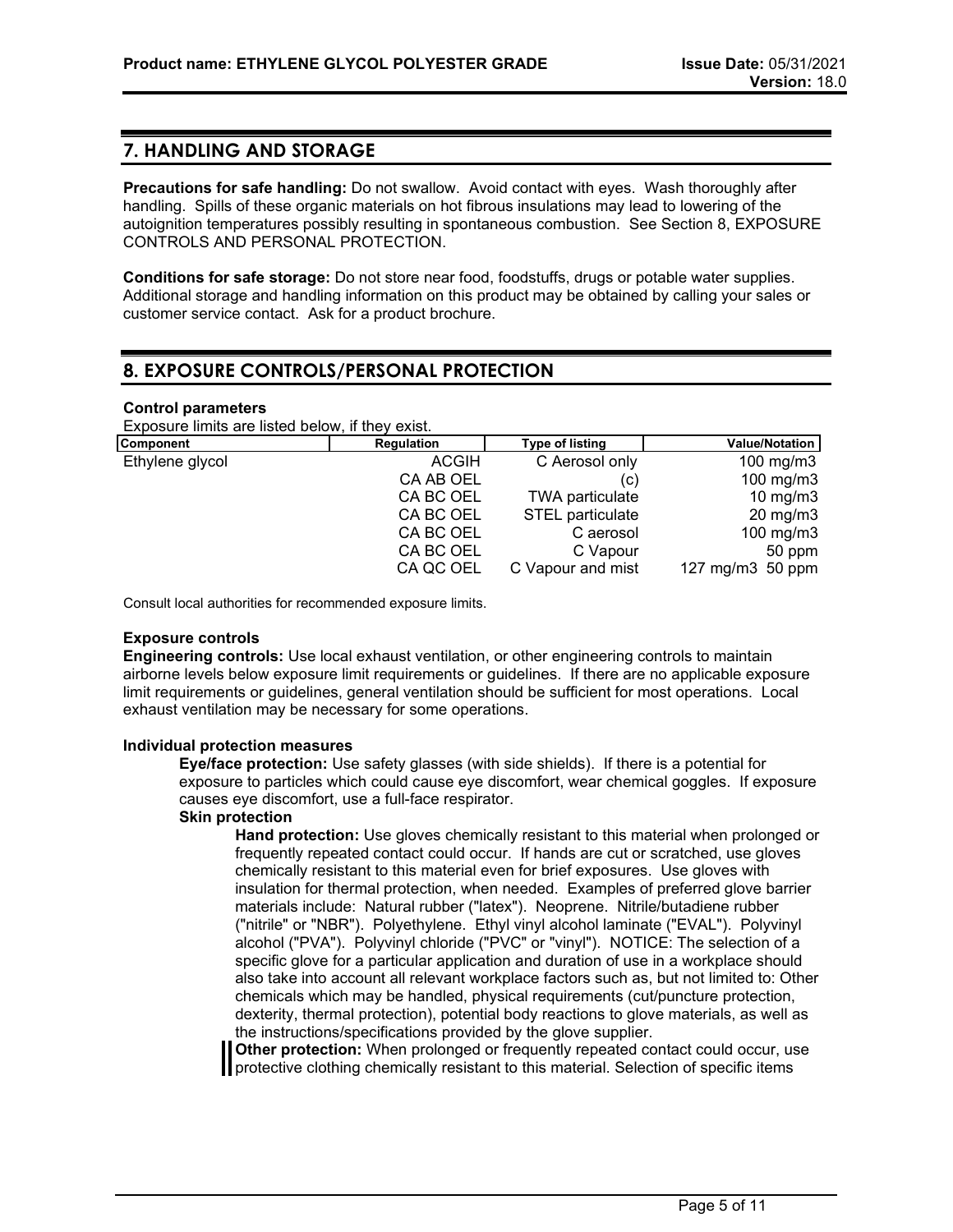such as faceshield, boots, apron, or full-body suit will depend on the task. When handling hot material, protect skin from thermal burns as well as from skin absorption. **Respiratory protection:** Respiratory protection should be worn when there is a potential to exceed the exposure limit requirements or guidelines. If there are no applicable exposure limit requirements or guidelines, wear respiratory protection when adverse effects, such as respiratory irritation or discomfort have been experienced, or where indicated by your risk assessment process. For most conditions, no respiratory protection should be needed; however, if material is heated or sprayed, use an approved air-purifying respirator. The following should be effective types of air-purifying respirators: Organic vapor cartridge with a particulate pre-filter.

# **9. PHYSICAL AND CHEMICAL PROPERTIES**

| Liquid.                           |
|-----------------------------------|
| Colorless                         |
| Sweet                             |
| No test data available            |
| 9 Literature                      |
| Not applicable to liquids         |
| -11.2 °C Literature               |
| 197.4 °C Literature               |
| closed cup 111 °C Literature      |
| 0.01 Literature                   |
| Not Applicable                    |
| 3.2 % vol Literature              |
| 15.3 % vol Literature             |
| 0.067 hPa at 20 °C Literature     |
| 2.1 Literature                    |
| 1.115 at 20 °C / 20 °C Literature |
| 100 % Literature                  |
| log Pow: -1.36 Measured           |
| 398 °C Literature                 |
| No test data available            |
| 19.83 mPa.s at 20 °C Literature   |
| No data available                 |
| No data available                 |
| No data available                 |
| 62 g/mol Literature               |
| HOC2H4OH                          |
|                                   |

NOTE: The physical data presented above are typical values and should not be construed as a specification.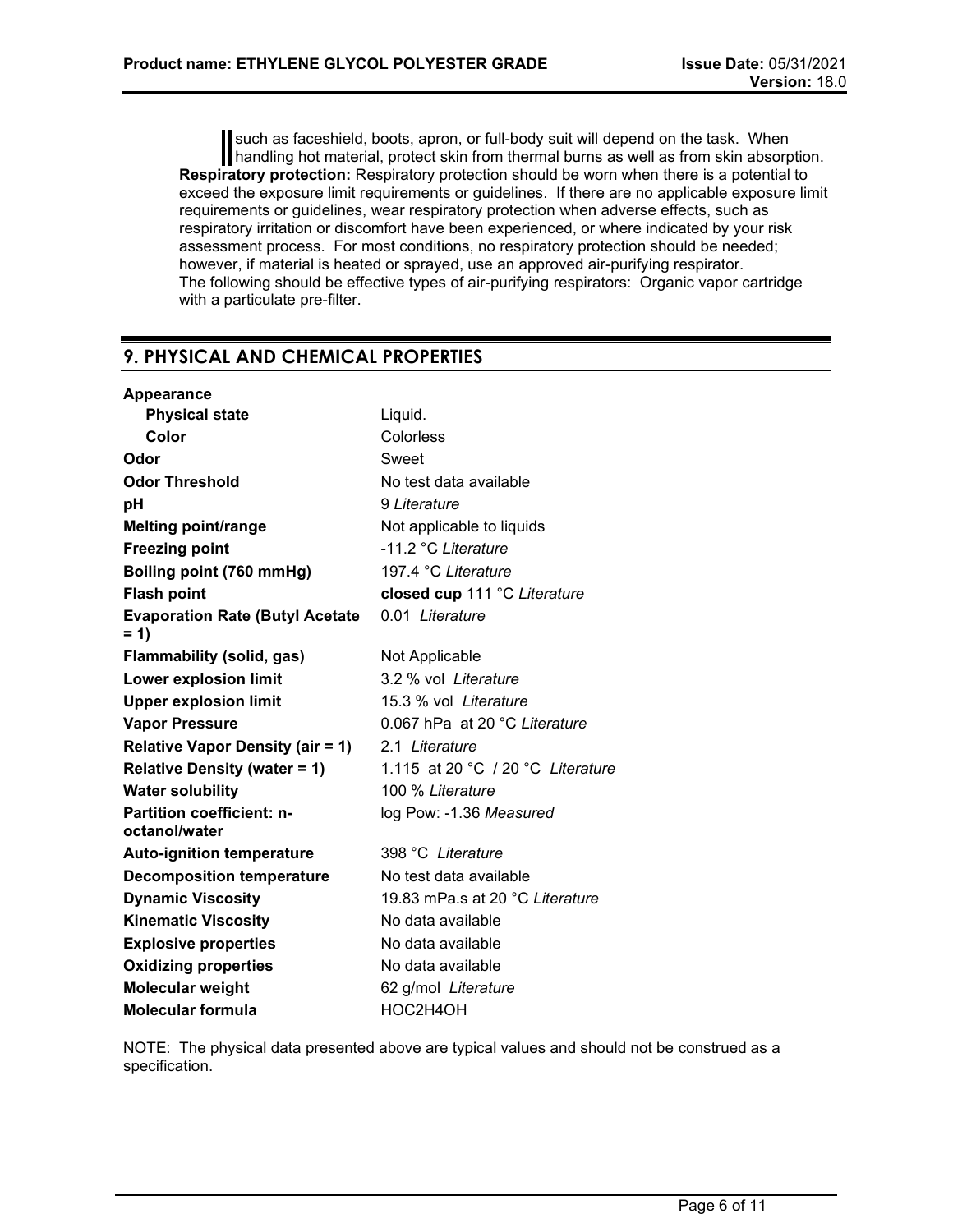### **10. STABILITY AND REACTIVITY**

**Reactivity:** No data available

**Chemical stability:** Thermally stable at recommended temperatures and pressures.

**Possibility of hazardous reactions:** Polymerization will not occur.

**Conditions to avoid:** Exposure to elevated temperatures can cause product to decompose. Generation of gas during decomposition can cause pressure in closed systems.

**Incompatible materials:** Avoid contact with: Strong acids. Strong bases. Strong oxidizers.

**Hazardous decomposition products:** Decomposition products depend upon temperature, air supply and the presence of other materials. Decomposition products can include and are not limited to: Aldehydes. Alcohols. Ethers.

# **11. TOXICOLOGICAL INFORMATION**

*Toxicological information appears in this section when such data is available.*

#### **Acute toxicity**

#### **Acute oral toxicity**

Oral toxicity is expected to be moderate in humans due to ethylene glycol even though tests with animals show a lower degree of toxicity. Ingestion of quantities (approximately 65 mL (2 oz.) for diethylene glycol or 100 mL (3 oz.) for ethylene glycol) has caused death in humans. May cause nausea and vomiting. May cause abdominal discomfort or diarrhea. Excessive exposure may cause central nervous system effects, cardiopulmonary effects (metabolic acidosis), and kidney failure.

LD50, Rat, male and female, 7,712 mg/kg Lethal Dose, Human, adult, 100 ml Estimated.

#### **Acute dermal toxicity**

Prolonged skin contact is unlikely to result in absorption of harmful amounts. Repeated skin exposure to large quantities may result in absorption of harmful amounts. Massive contact with damaged skin or of material sufficiently hot to burn skin may result in absorption of potentially lethal amounts.

LD50, Rabbit, > 10,600 mg/kg LD50, Mouse, male and female, > 3,500 mg/kg

#### **Acute inhalation toxicity**

At room temperature, exposure to vapor is minimal due to low volatility. With good ventilation, single exposure is not expected to cause adverse effects. If material is heated or areas are poorly ventilated, vapor/mist may accumulate and cause respiratory irritation and symptoms such as headache and nausea.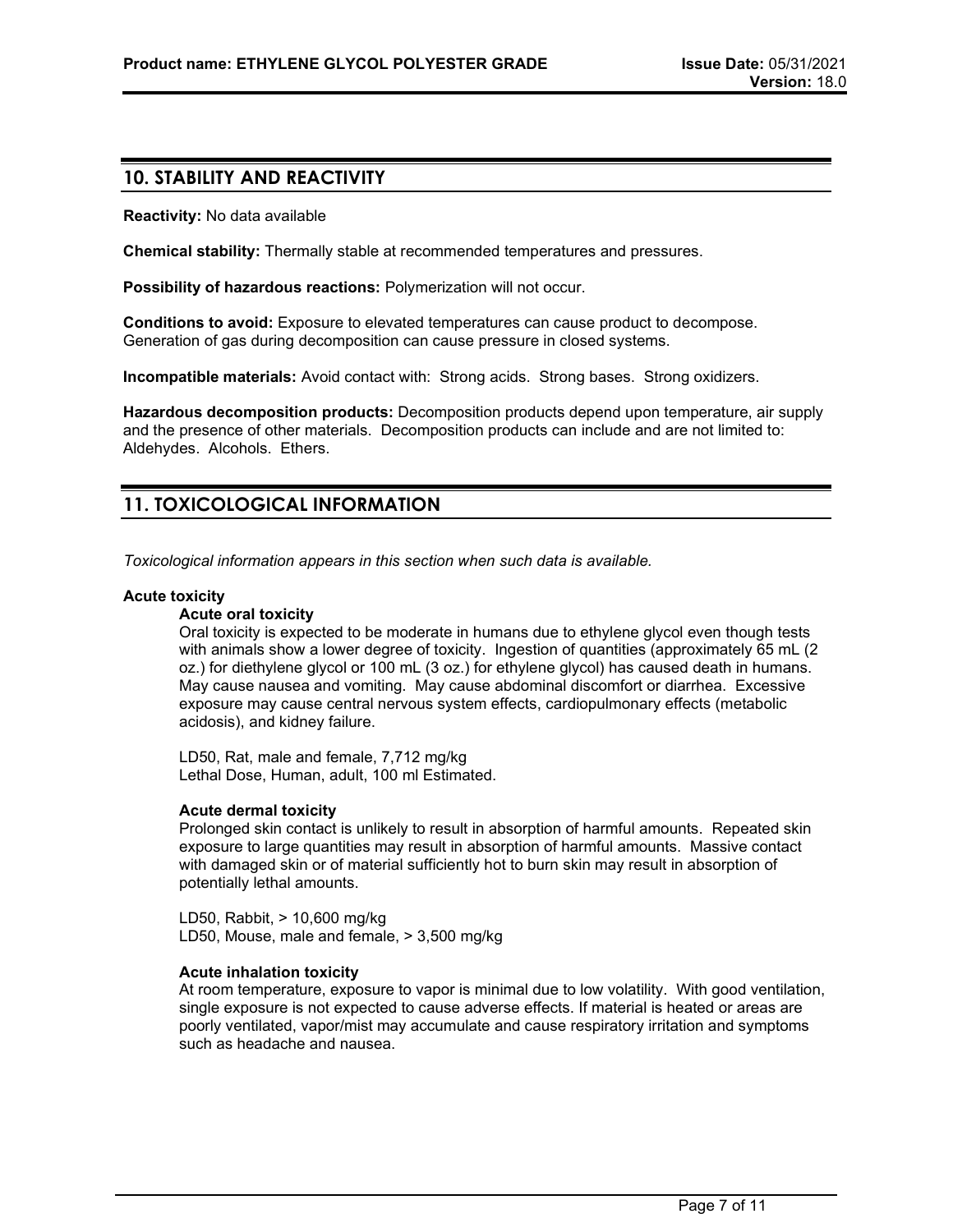LC50, Rat, male and female, 6 Hour, dust/mist, > 2.5 mg/l

#### **Skin corrosion/irritation**

Brief contact is essentially nonirritating to skin. Prolonged contact may cause slight skin irritation with local redness. Repeated contact may cause skin irritation with local redness.

#### **Serious eye damage/eye irritation**

May cause slight eye irritation. Corneal injury is unlikely. Vapor or mist may cause eye irritation.

#### **Sensitization**

Did not cause allergic skin reactions when tested in guinea pigs.

For respiratory sensitization: No relevant data found.

#### **Specific Target Organ Systemic Toxicity (Single Exposure)**

Evaluation of available data suggests that this material is not an STOT-SE toxicant.

#### **Specific Target Organ Systemic Toxicity (Repeated Exposure)**

Observations in humans include: Nystagmus (involuntary eye movement). In animals, effects have been reported on the following organs: Kidney. Liver.

#### **Carcinogenicity**

Ethylene glycol did not cause cancer in long-term animal studies.

#### **Teratogenicity**

Based on animal studies, ingestion of very large amounts of ethylene glycol appears to be the major and possibly only route of exposure to produce birth defects. Exposures by inhalation or skin contact, the primary routes of occupational exposure, had minimal effect on the fetus, in animal studies.

#### **Reproductive toxicity**

Ingestion of large amounts of ethylene glycol has been shown to interfere with reproduction in animals.

#### **Mutagenicity**

In vitro genetic toxicity studies were negative. Animal genetic toxicity studies were negative.

#### **Aspiration Hazard**

Based on physical properties, not likely to be an aspiration hazard.

### **12. ECOLOGICAL INFORMATION**

*Ecotoxicological information appears in this section when such data is available.*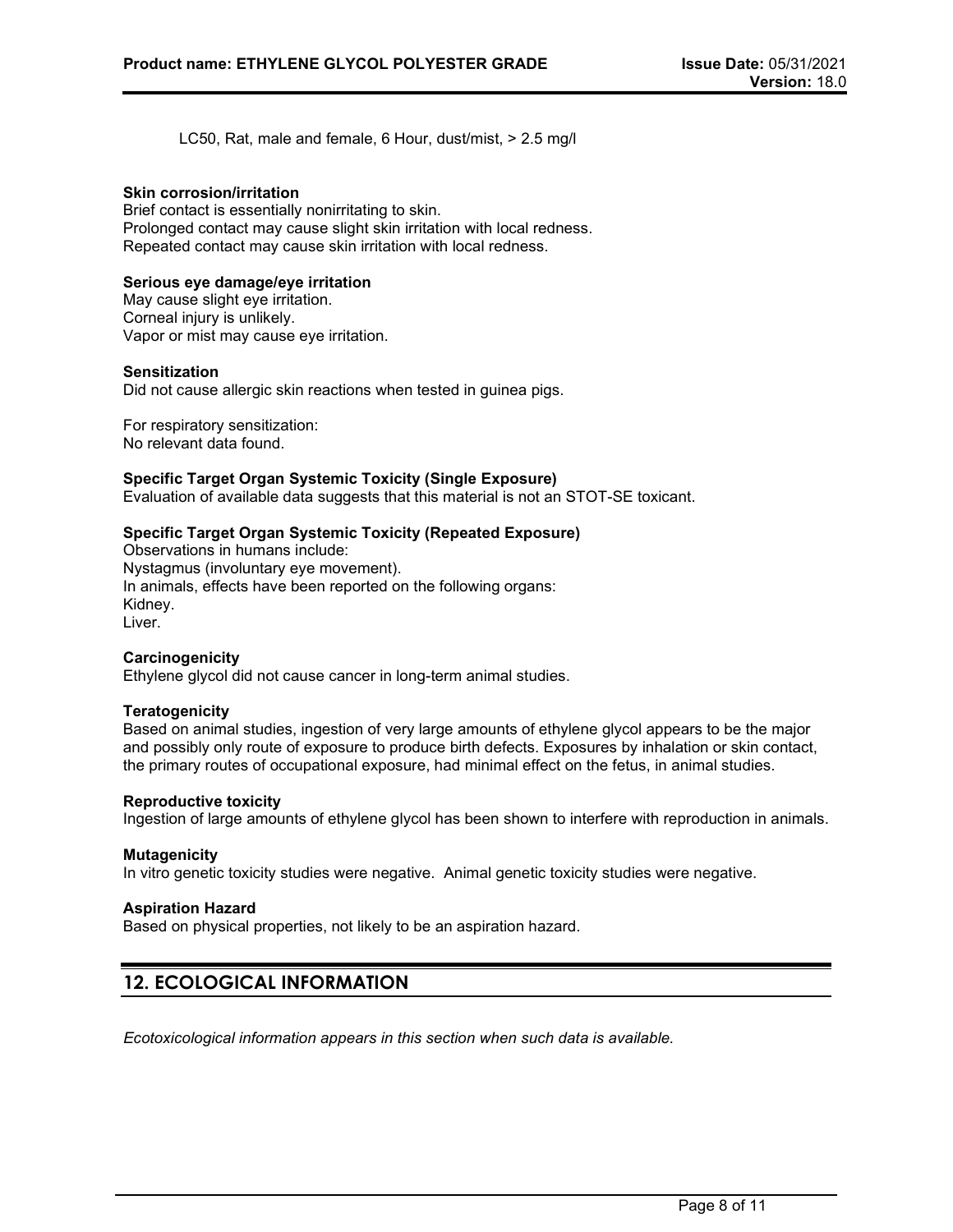#### **Toxicity**

#### **Acute toxicity to fish**

Material is practically non-toxic to aquatic organisms on an acute basis (LC50/EC50/EL50/LL50 >100 mg/L in the most sensitive species tested).

LC50, Pimephales promelas (fathead minnow), static test, 96 Hour, 72,860 mg/l, Other guidelines

#### **Acute toxicity to aquatic invertebrates**

EC50, Daphnia magna (Water flea), static test, 48 Hour, > 100 mg/l, OECD Test Guideline 202 or Equivalent

#### **Acute toxicity to algae/aquatic plants**

ErC50, Pseudokirchneriella subcapitata (green algae), 96 Hour, Growth rate inhibition, 6,500 - 13,000 mg/l, Other guidelines

#### **Toxicity to bacteria**

EC50, activated sludge, 30 min, 225 mg/l, OECD 209 Test

#### **Persistence and degradability**

**Biodegradability:** Material is readily biodegradable. Passes OECD test(s) for ready biodegradability. Material is ultimately biodegradable (reaches > 70% mineralization in OECD test(s) for inherent biodegradability). 10-day Window: Pass **Biodegradation:** 90 - 100 % **Exposure time:** 10 d **Method:** OECD Test Guideline 301A or Equivalent 10-day Window: Not applicable **Biodegradation:** 90 % **Exposure time:** 1 d **Method:** OECD Test Guideline 302B or Equivalent

**Theoretical Oxygen Demand:** 1.29 mg/mg

#### **Bioaccumulative potential**

**Bioaccumulation:** Bioconcentration potential is low (BCF < 100 or Log Pow < 3). **Partition coefficient: n-octanol/water(log Pow):** -1.36 Measured

#### **Mobility in soil**

Given its very low Henry's constant, volatilization from natural bodies of water or moist soil is not expected to be an important fate process. Potential for mobility in soil is very high (Koc between 0 and 50). **Partition coefficient (Koc):** 1 Estimated.

### **13. DISPOSAL CONSIDERATIONS**

**Disposal methods:** DO NOT DUMP INTO ANY SEWERS, ON THE GROUND, OR INTO ANY BODY OF WATER. All disposal practices must be in compliance with all Federal, State/Provincial and local laws and regulations. Regulations may vary in different locations. Waste characterizations and compliance with applicable laws are the responsibility solely of the waste generator. WE HAVE NO CONTROL OVER THE MANAGEMENT PRACTICES OR MANUFACTURING PROCESSES OF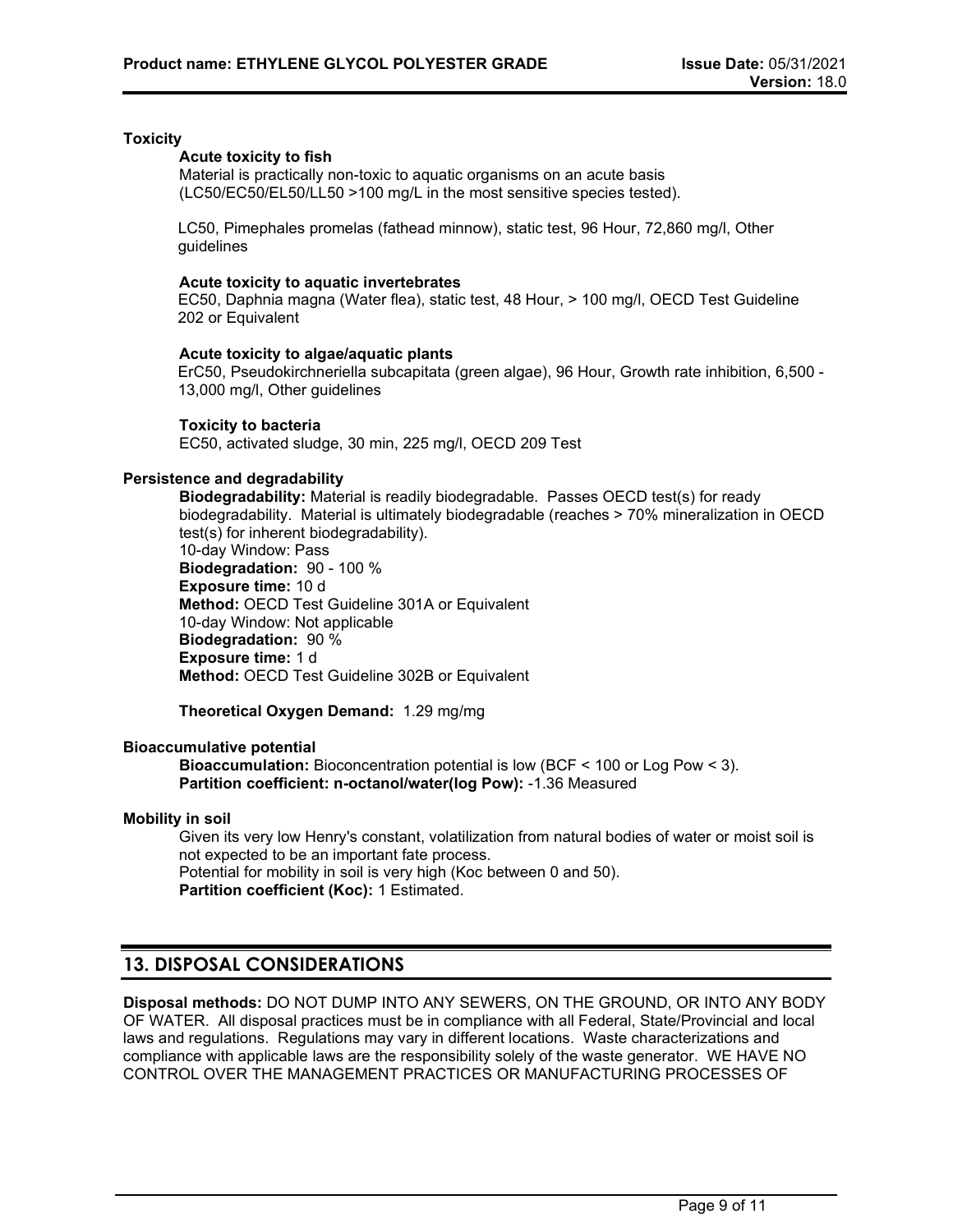PARTIES HANDLING OR USING THIS MATERIAL. THE INFORMATION PRESENTED HERE PERTAINS ONLY TO THE PRODUCT AS SHIPPED IN ITS INTENDED CONDITION AS DESCRIBED IN MSDS SECTION: Composition Information. FOR UNUSED & UNCONTAMINATED PRODUCT, the preferred options include sending to a licensed, permitted: Recycler. Reclaimer. Incinerator or other thermal destruction device.

# **14. TRANSPORT INFORMATION**

**TDG**

Not regulated for transport

#### **Classification for SEA transport (IMO-IMDG):**

| <b>Transport in bulk according to Annex II</b><br>of MARPOL 73/78 and the IBC Code | Product Name: Ethylene Glycol<br>Pollution Category: Z<br>Ship Type: 3<br>Fire Protection: AC                                                                                                                                                                                              |
|------------------------------------------------------------------------------------|--------------------------------------------------------------------------------------------------------------------------------------------------------------------------------------------------------------------------------------------------------------------------------------------|
| <b>Additional Information:</b>                                                     | This product may be transported under nitrogen<br>padding. Nitrogen is an odorless and invisible<br>gas. Exposure to a nitrogen enriched environment<br>may cause asphyxiation or death. Personnel must<br>observe strict safety precautions when involved<br>with a confined space entry. |
| Remarks:                                                                           | Refer to Section 7 (Handling & Storage) for<br>special precautions which personnel needs to be<br>aware of or needs to comply with in connection<br>with transport.                                                                                                                        |

#### **Classification for AIR transport (IATA/ICAO):**

Not regulated for transport

This information is not intended to convey all specific regulatory or operational requirements/information relating to this product. Transportation classifications may vary by container volume and may be influenced by regional or country variations in regulations. Additional transportation system information can be obtained through an authorized sales or customer service representative. It is the responsibility of the transporting organization to follow all applicable laws, regulations and rules relating to the transportation of the material.

### **15. REGULATORY INFORMATION**

#### **CEPA - Domestic Substances List (DSL)**

All substances contained in this product are listed on the Canadian Domestic Substances List (DSL) or are not required to be listed.